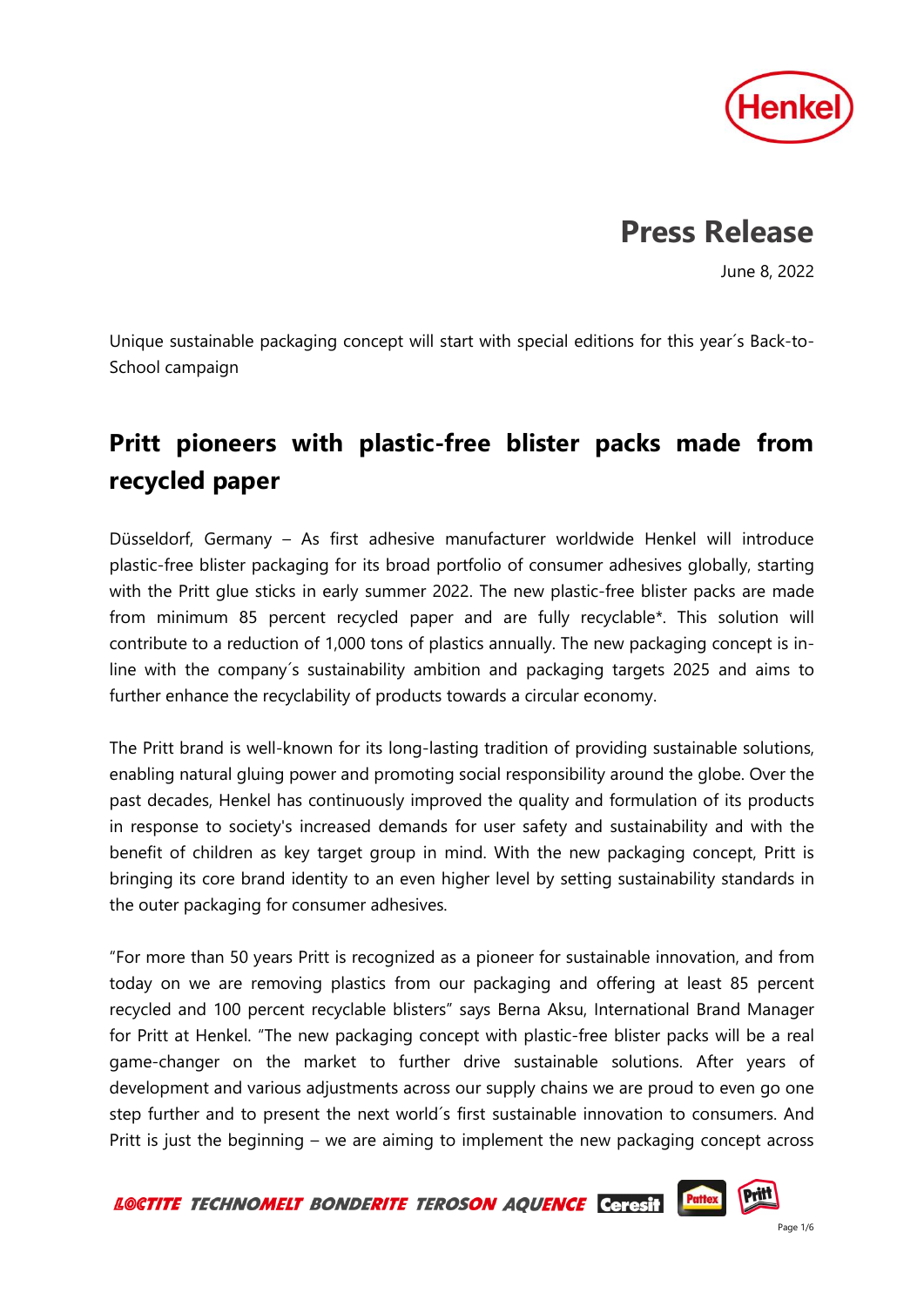our entire consumer adhesives portfolio step by step over the next years. With this concept we aim to reduce our plastic footprint by 1,000 Tons annually."

Since their invention in 1969, Pritt glue sticks have enabled countless children around the world to express their creativity and improve their motoric skills by crafting. Today's generation of Pritt sticks feature 97 percent natural ingredients (including water) and up to 65 percent recycled plastic in the stick, without any restrictions in performance. It offers a strong initial tack, easy repositioning, and the best crafting results across the category.

Pritt will launch the new packaging concept with the start of its annual Back-to-School edition in early summer and will implement the plastic-free blisters across the entire brand portfolio globally until year end. To further increase the focus on sustainability and to offer consumers a fun crafting experience all glue sticks will get various limited ocean motifs such as sea animals or submarines. In addition, Pritt will also launch new Back-to-School special edition glue sticks in the metallic colors blue and orange.

"With our Back-to-School campaign and the annual Pritt special edition, we want to encourage children and their parents to bring creativity and imagination to life through the magic of crafting," explains Ilaria Paulon, International Brand Managers for Pritt at Henkel. "This year we are particularly focusing on the brand cores of sustainability and social responsibility – the Pritt 2022 Back-to-School portfolio with 100 percent cardboard blister packaging and 97 percent natural ingredients will be the most sustainable glue stick ever and will become a highlight at the shelves. At the same time, we are launching new limitededition collectable Pritt character motifs to playfully educate children about the importance of sustainability and sustainable action under the core theme of sea."

With the start of the Back-to-School campaign Pritt also will further enhance the digital consumer experience. The new website [www.prittunderthesea.com](http://www.prittunderthesea.com/) accessible via QR codes on the packaging will provide a variety of in-depth information as well as different fun elements. Visitors for example can encounter the Pritt characters in an interactive online world in their own living room or meet Pritt in an augmented reality with a 360°experience. In addition, the website provides information on the sustainable packaging and the natural ingredients of Pritt glue sticks, including creative craft tips.

An important focus of Pritt's brand identity has always been on activities and initiatives that specifically improve education and individual support for child education around the world. Under the corporate social responsibility campaign 'We craft for children', Pritt has donated more than 200,000 Euros to social projects worldwide in collaboration with various NGOs all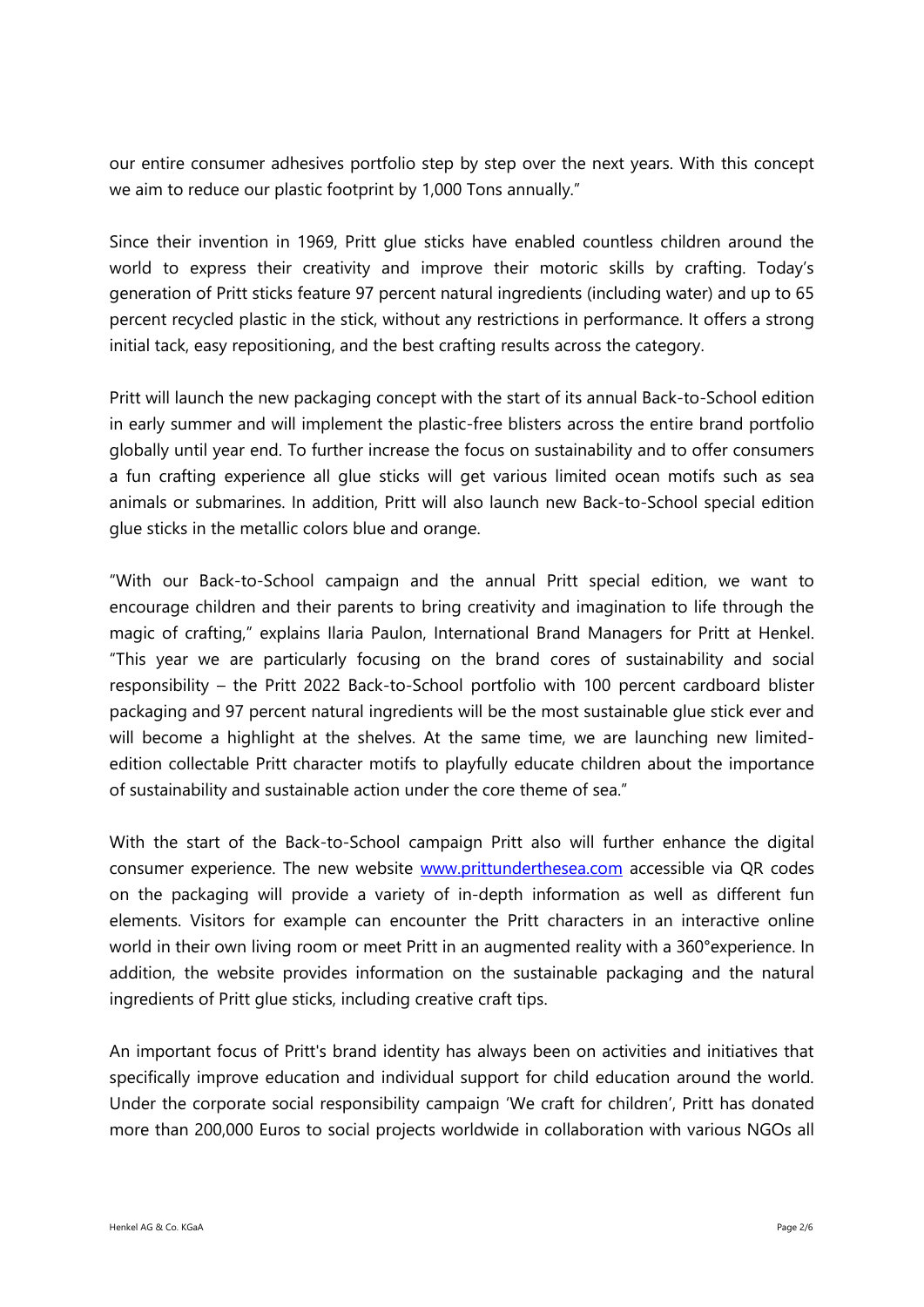over the world in the past three years alone. In 2022, Pritt will continue this initiative and will invite employees and consumers to a sustainable crafting experience with focus on used materials such as egg cartons, milk cartons or toilet paper in-line with its 'Under the Sea' concept. More information and templates will be available on the Pritt website soon. With this year´s activity Pritt aims to donate 50,000 Euros to NGOs in Brazil, Turkey, Italy, Mexico and Germany.

\*The cardboard needs to be separated from plastic and disposed separately. Please refer to your local waste disposal system to ensure the correct recycling process.

## **About Henkel**

Henkel operates globally with a well-balanced and diversified portfolio. The company holds leading positions with its three business units in both industrial and consumer businesses thanks to strong brands, innovations and technologies. Henkel Adhesive Technologies is the global leader in the adhesives market – across all industry segments worldwide. In its Laundry & Home Care and Beauty Care businesses, Henkel holds leading positions in many markets and categories around the world. Founded in 1876, Henkel looks back on more than 140 years of success. In 2021, Henkel reported sales of more than 20 billion euros. The company employs about 53,000 people globally – a passionate and highly diverse team, united by a strong company culture, a common purpose, and shared values. As a recognized leader in sustainability, Henkel holds top positions in many international indices and rankings. Henkel's preferred shares are listed in the German stock index DAX. For more information, please visi[t www.henkel.com.](file:///C:/Users/fischerl/AppData/Local/Microsoft/Windows/INetCache/Content.Outlook/2MGCYH4Y/www.henkel.com)

## **Photo material is available at [www.henkel.com/press](http://www.henkel.com/press)**

| Contact | Sebastian Hinz            |
|---------|---------------------------|
| Phone   | +49 211 797-8594          |
| Email   | sebastian.hinz@henkel.com |

Henkel AG & Co. KGaA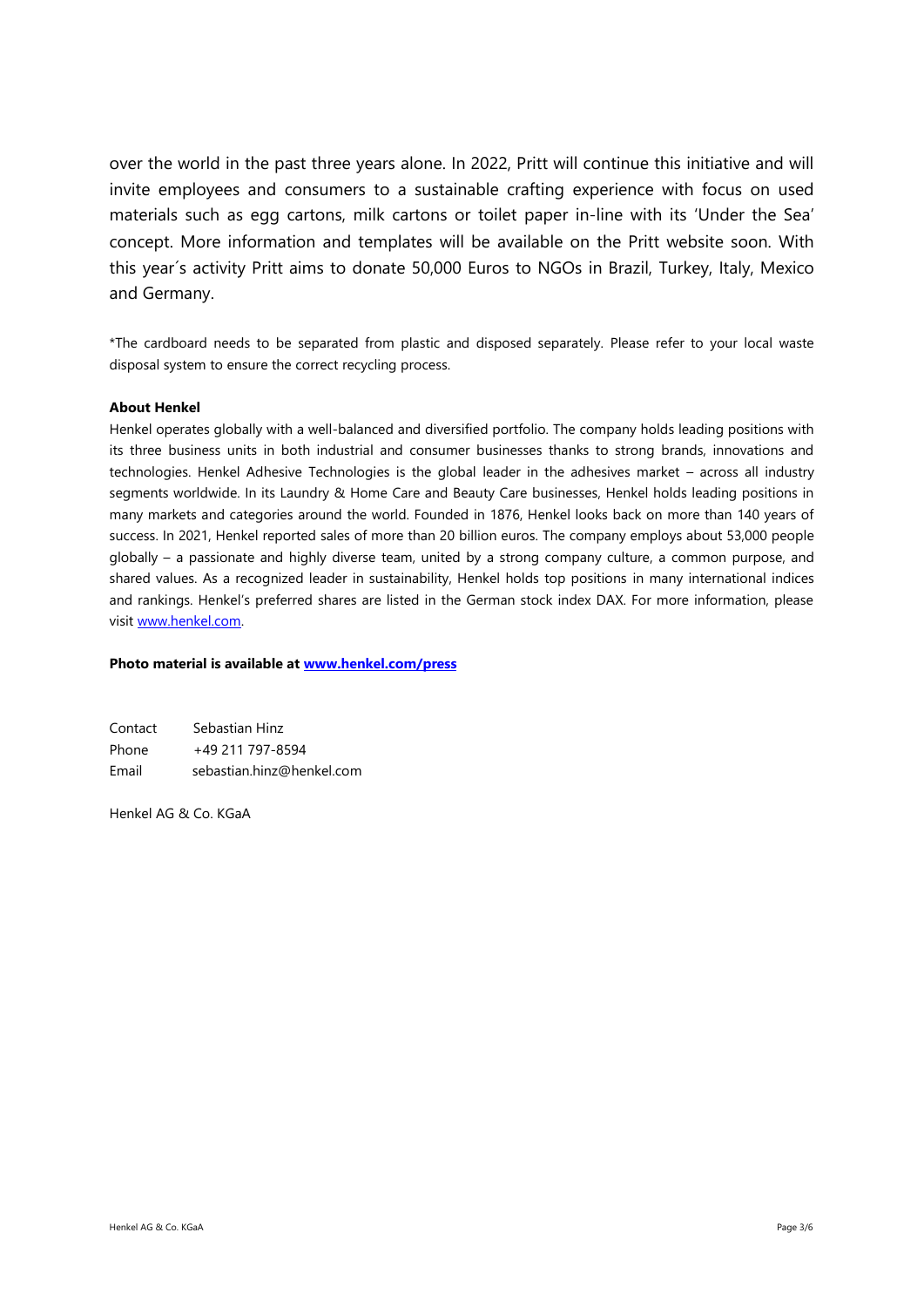

As first adhesive manufacturer worldwide Henkel will introduce plastic-free blister packaging starting with the Pritt glue stick in summer 2022.



The new plastic-free blister packs are made from minimum 85 percent recycled paper and are fully recyclable.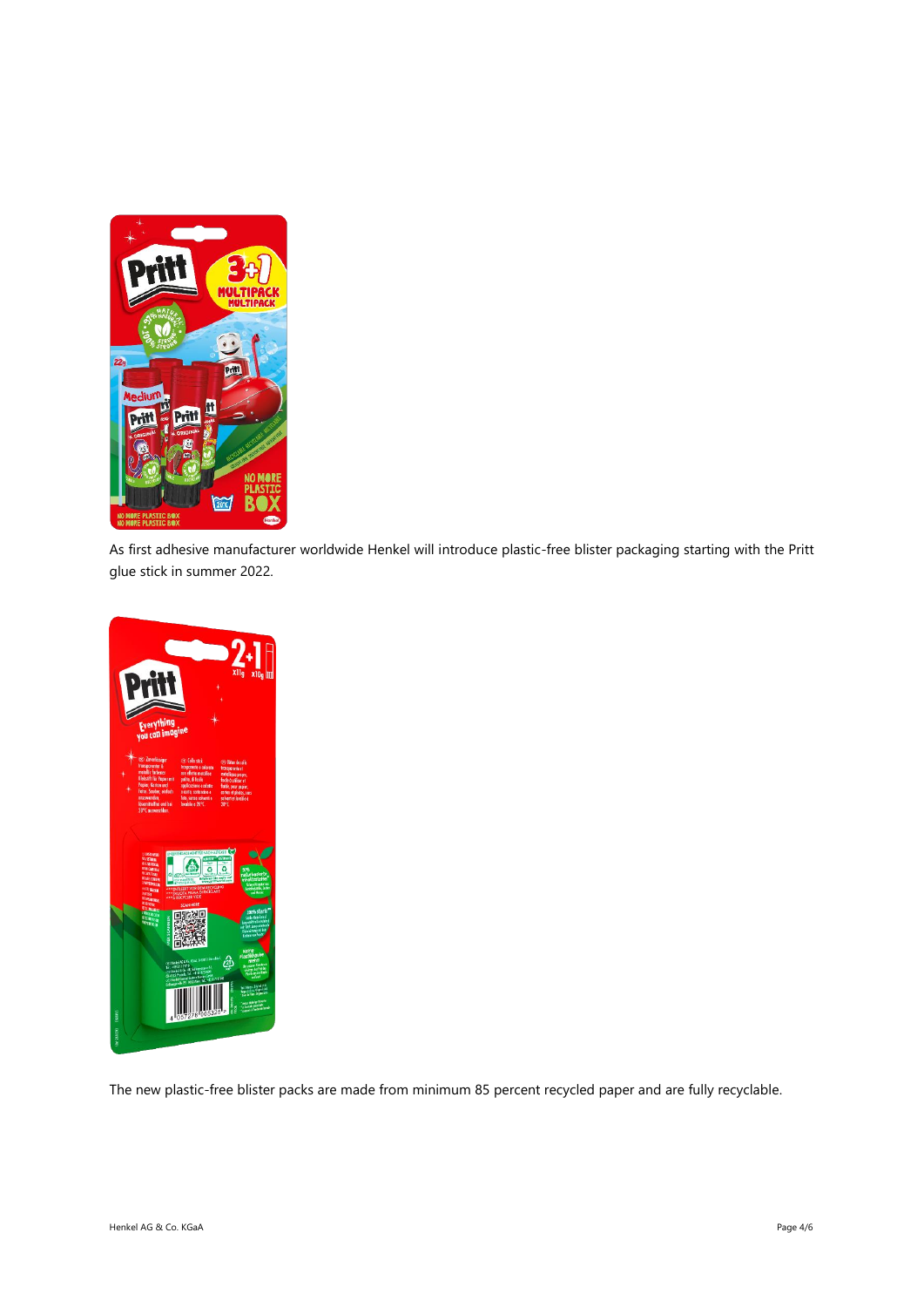

Pritt will launch the new packaging concept with the start of its annual Back-to-School campaign under the core theme of sea.



The new limited-edition collectable Pritt character motifs aim to playfully educate children about the importance of sustainability and sustainable action.